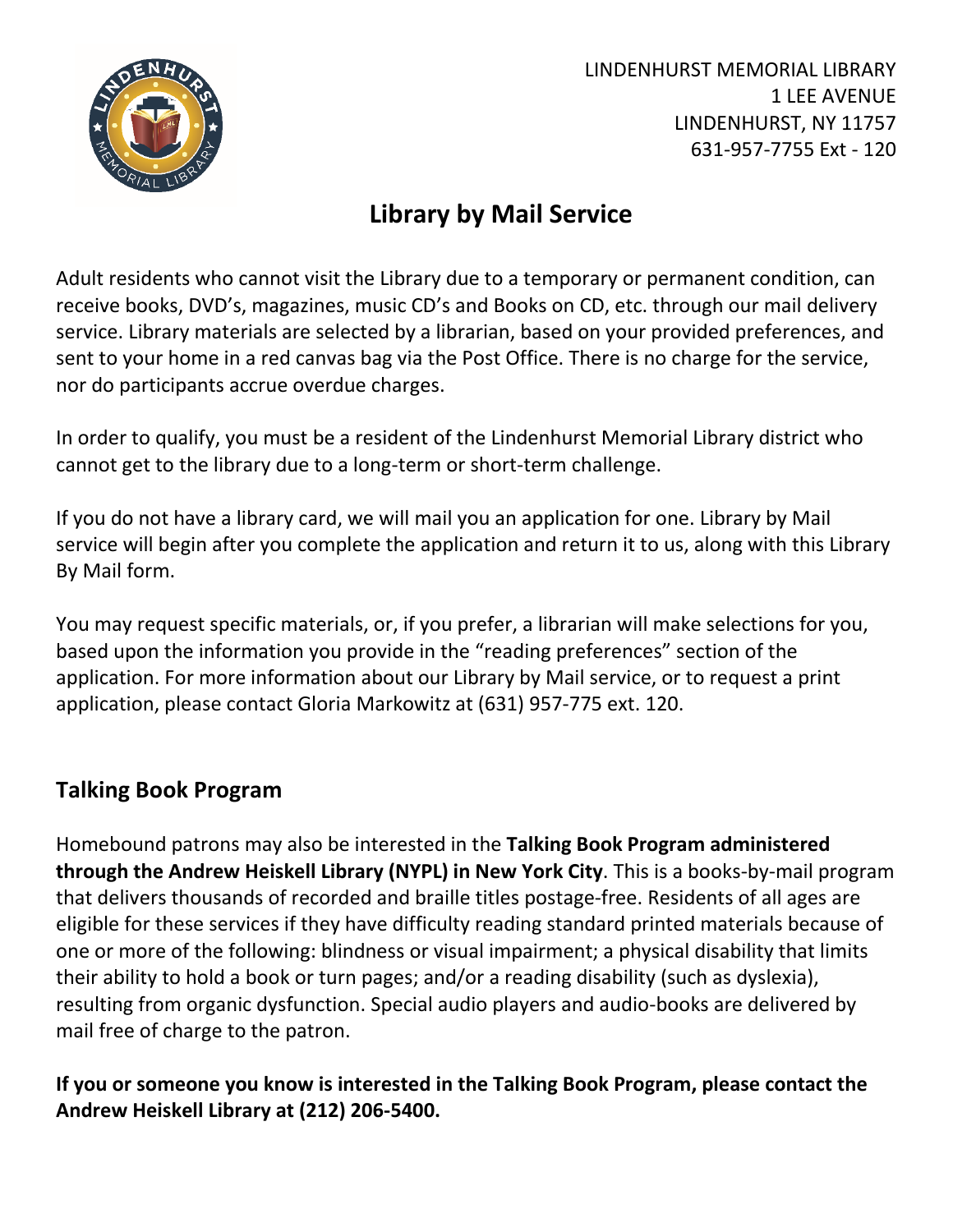

## **Lindenhurst Memorial Library Library by Mail Application: All fields are required**

| Check here if you do not have a library card, and are requesting an application:                                                                                                                                                                                                 |
|----------------------------------------------------------------------------------------------------------------------------------------------------------------------------------------------------------------------------------------------------------------------------------|
| <b>Reading Preferences: (check all that apply)</b>                                                                                                                                                                                                                               |
| _______Science Fiction/Fantasy ___________Thrillers/Suspense _______Magazines ________ None                                                                                                                                                                                      |
| Non-fiction Preferences: (check all that apply)<br>____ Biography/Memoirs _____Cookbooks _____Crafts ______ Health _____History<br>____ Magazine _____ Nature & Science ______ Sports ______ Society & Culture<br>_____TV/Theater/Film ______Travel ______True Crime _______None |
| Do you want to read or listen to a book? (check all that apply)<br>Read, large print only<br>$\frac{1}{\sqrt{1-\frac{1}{2}}}$ Read<br>Listen, books on CD Listen, playaway                                                                                                       |
| How many items would you like to receive?<br>$6 - 10$<br>4-6<br>$1 - 3$                                                                                                                                                                                                          |
| List some books and authors that you have enjoyed:                                                                                                                                                                                                                               |
|                                                                                                                                                                                                                                                                                  |

\_\_\_\_\_\_\_\_\_\_\_\_\_\_\_\_\_\_\_\_\_\_\_\_\_\_\_\_\_\_\_\_\_\_\_\_\_\_\_\_\_\_\_\_\_\_\_\_\_\_\_\_\_\_\_\_\_\_\_\_\_\_\_\_\_\_\_\_\_\_\_\_\_\_\_\_\_ \_\_\_\_\_\_\_\_\_\_\_\_\_\_\_\_\_\_\_\_\_\_\_\_\_\_\_\_\_\_\_\_\_\_\_\_\_\_\_\_\_\_\_\_\_\_\_\_\_\_\_\_\_\_\_\_\_\_\_\_\_\_\_\_\_\_\_\_\_\_\_\_\_\_\_\_\_